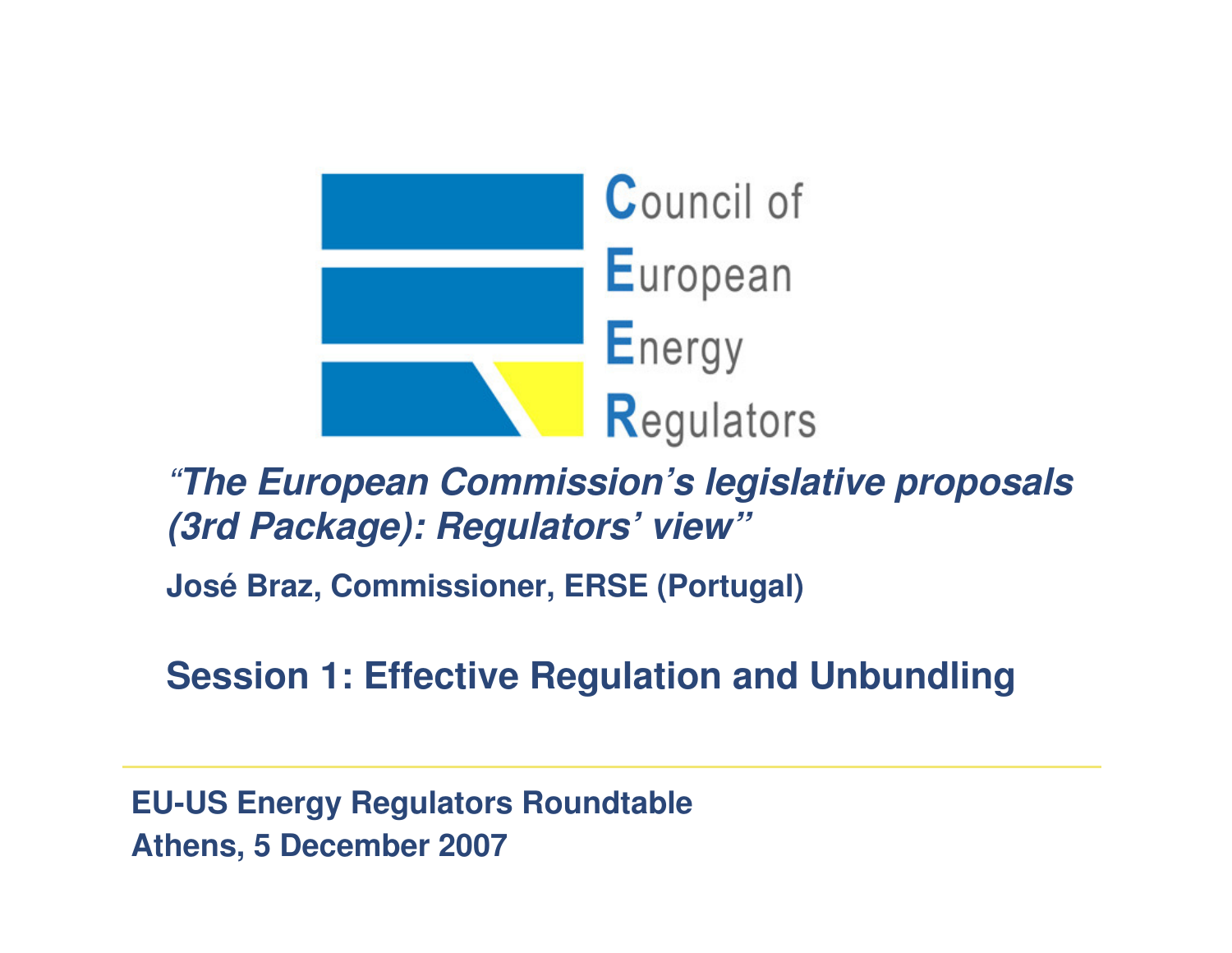

- $\bullet$ **Background to 3rd Package**
- $\bullet$ **Main areas of legislation**
- $\bullet$  **The Commission's 3rd Package proposals on:**
	- $\bullet$ **Ownership unbundling**
	- $\bullet$ **The ISO model**
	- $\bullet$ **Retail Markets**
- $\bullet$ **Regulators' views – current CEER thinking**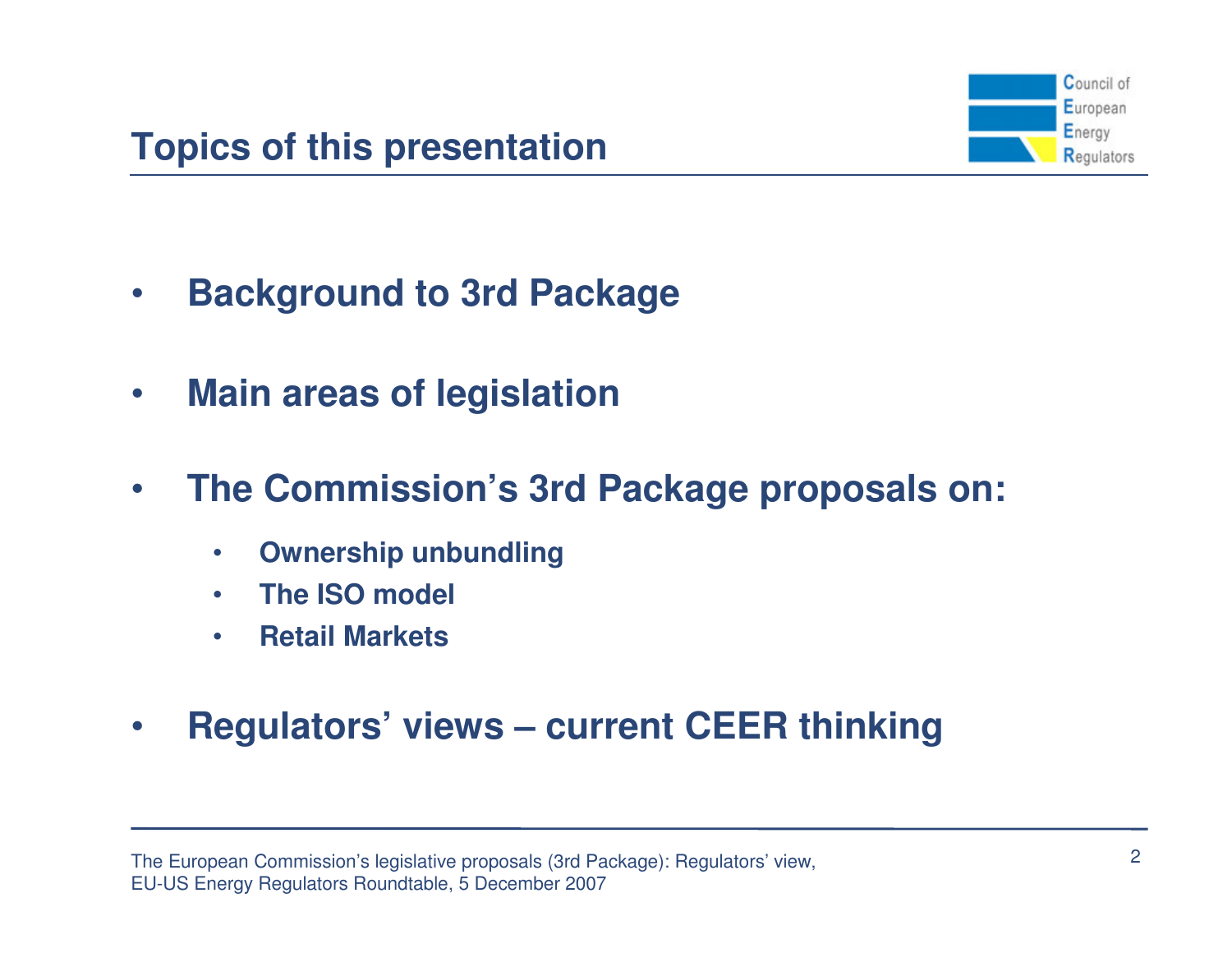

- • **Preparatory work by European Commission**
	- •**Benchmarking reports and Green Paper**
	- $\bullet$ **Progress report and Sector Inquiry of 10 January 2007**
	- **Urgent need to strengthen competition and complete internal**  •**market**

### $\bullet$ **Main shortcomings found**

- •**Vertical integration**
- **Lack of market integration** $\bullet$
- **Lack of TSO cooperation** $\bullet$
- $\bullet$ **Regulatory gap**
- **High degree of market concentration**•
- •**Lack of transparency**
- **Different powers and competences of national regulators energy**   $\bullet$ **regulators**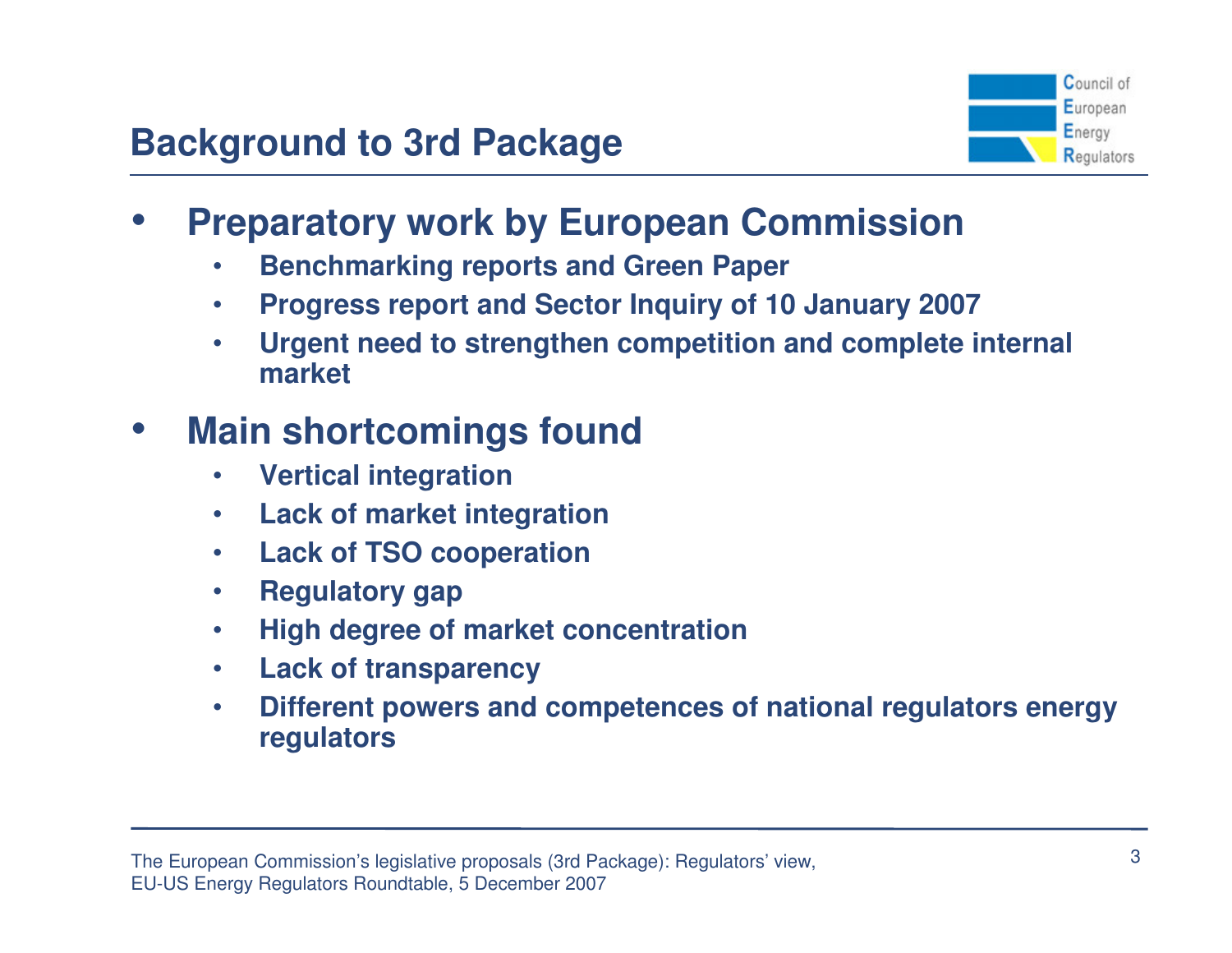# **The main areas of the legislation**



- $\bullet$ **Effective unbundling of networks**
- $\bullet$ **Transparency**
- •**Cooperation of network operators**
- $\bullet$ **National regulators**
- $\bullet$ **EU Regulatory Agency**
- $\bullet$ **Access to Storage and LNG**
- $\bullet$ **Solidarity**
- $\bullet$ **Retail market & consumer protection**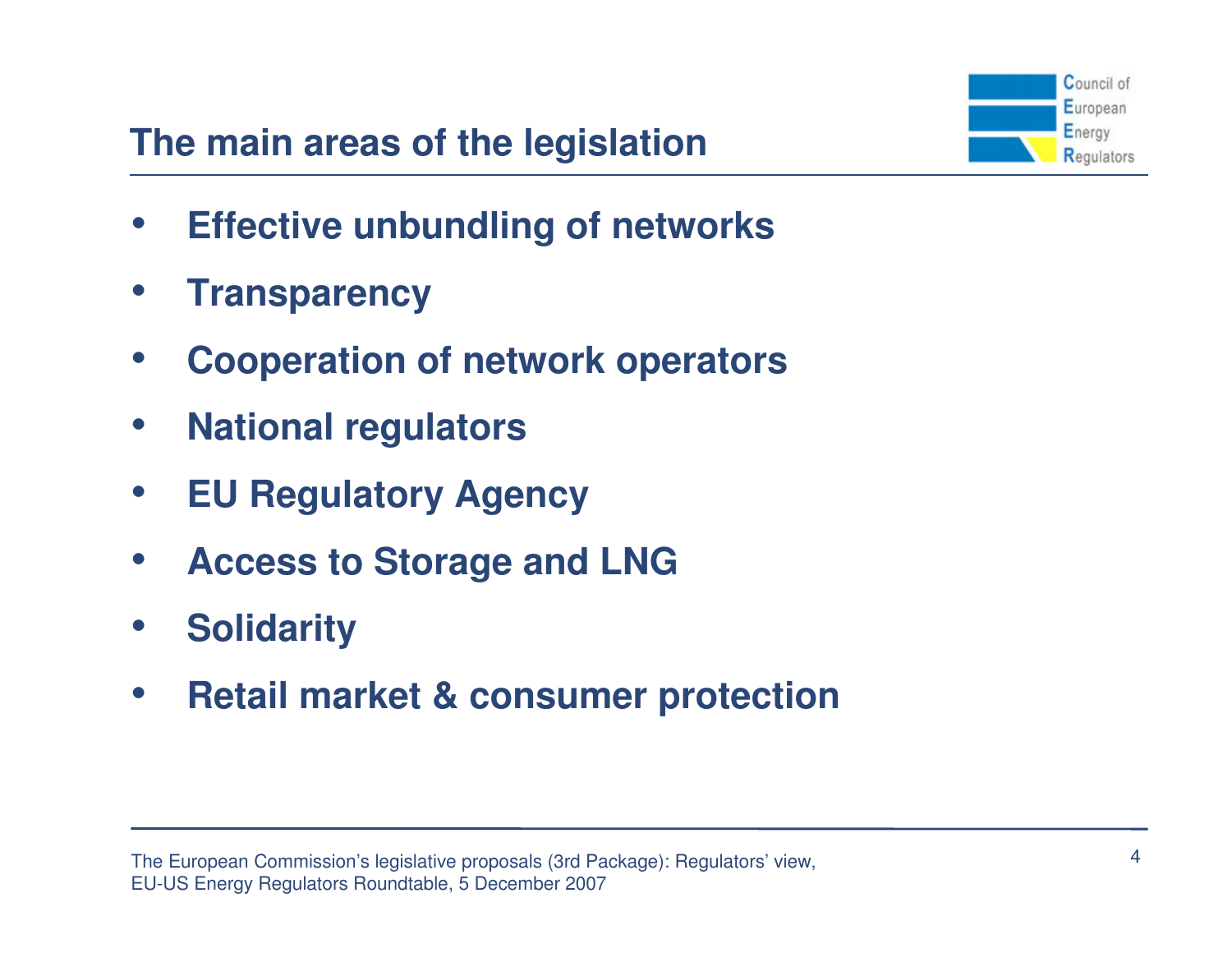

### •**Two options**

- (1) Ownership unbundling of TSO•
- (2) Independent system operator (ISO) -> "Deep ISO" model  $\bullet$

## •**Option 1: Ownership unbundling**

- Supply companies must not have any interest in network •operators (and vice versa)
- $\bullet$  In a nutshell: network operators can no longer be affiliated or be part of a group which is also active in supply, generation and production
- $\bullet$  It remains possible to have minority stakes in both supply and network companies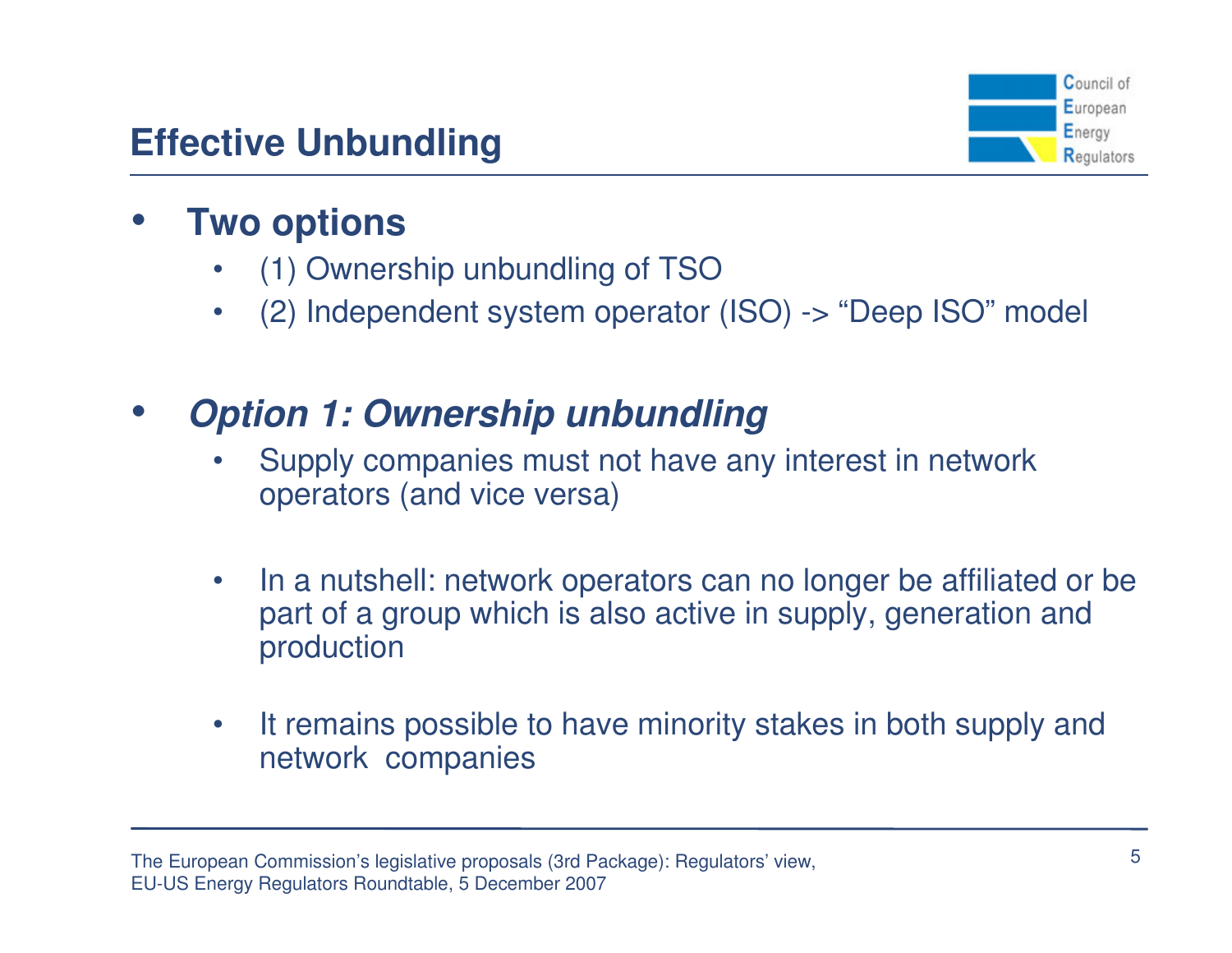

- • **Option 1: Ownership unbundling (cont.)**
	- • Impact assessment based on experience in Member States with ownership unbundling
	- $\bullet$  No evidence for some negative assumptions:
		- On average, positive effects on investment, prices and market concentration
		- - Example: share of congestion revenues that was reinvested in interconnection higher for unbundled network operators than for vertically integrated companies.
		- On average, no negative effects on technical operation, company value and credit ratings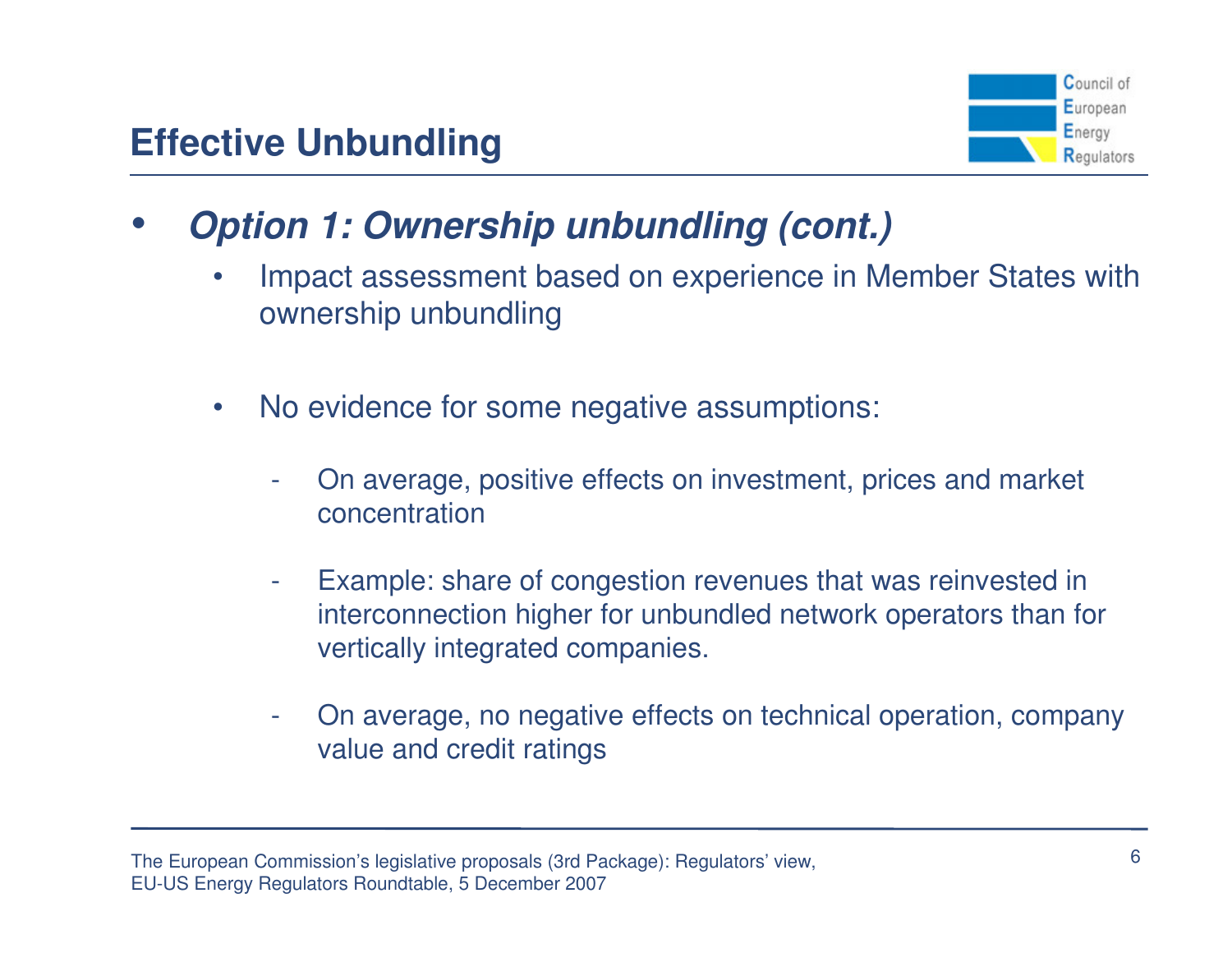

- • **Option 2: Independent system operator (ISO)**
	- • Possible second-best approach: Member States may allow for derogation from ownership unbundling provided that an Independent System Operator (ISO) is designated
	- •Transmission assets may remain with the vertically integrated company
	- •But technical and commercial operation of those assets by ISO
	- •ISO has a say in investment decision
	- • Requirement that ISO is fully independent from any supply or production interests.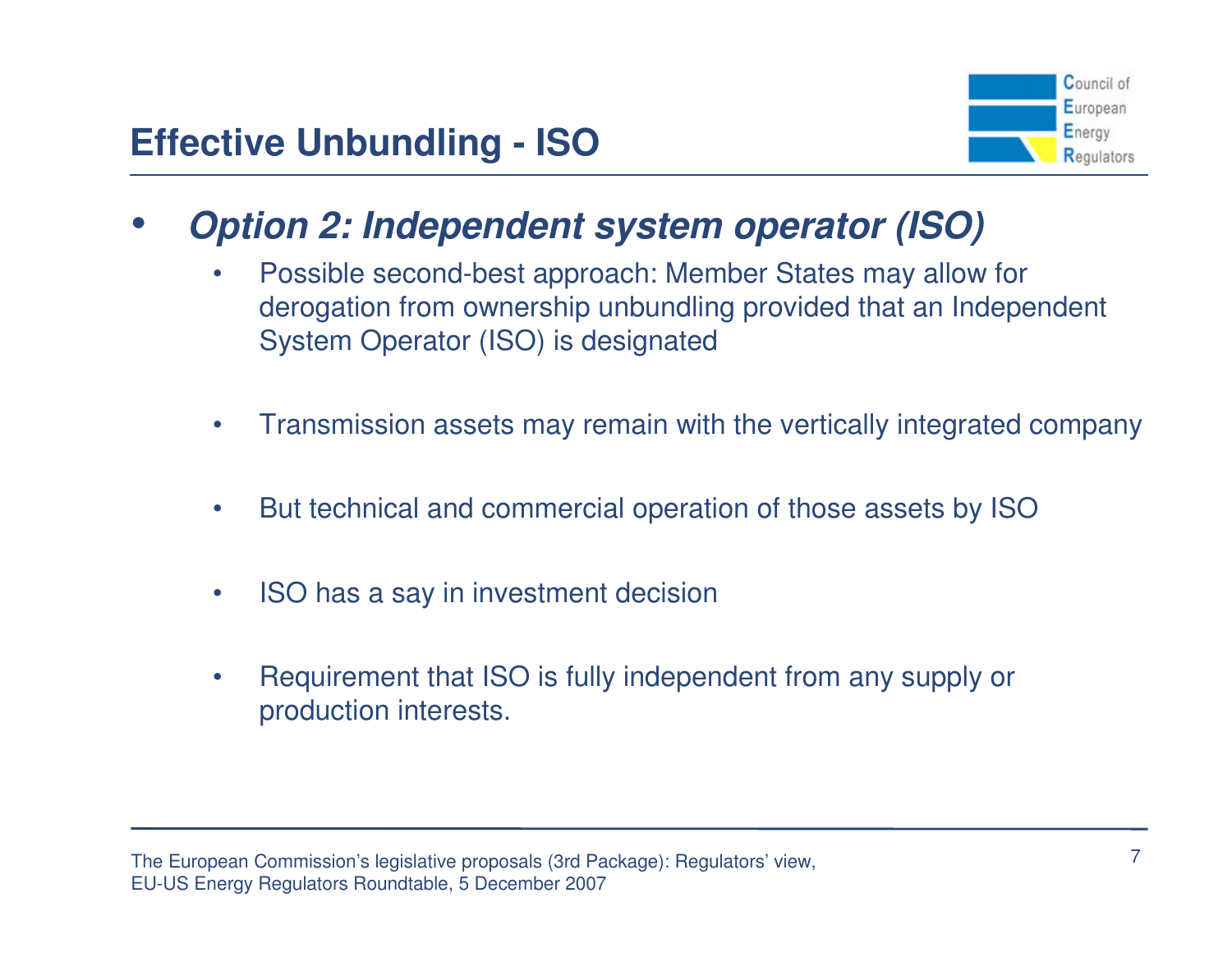

- • **Option 2: Independent system operator (ISO) (cont.)**
	- • Additional requirements in the case of ISO
		- implies increased regulatory control because ISO create •additional interface (between asset ownership and asset operation)
	- • Both options – ownership unbundling and ISO
		- Apply in the same way to gas and electricity•
		- •Apply equally to private and public companies
		- $\bullet$ Require certification
		- Apply equally to EU and Third country companies $\bullet$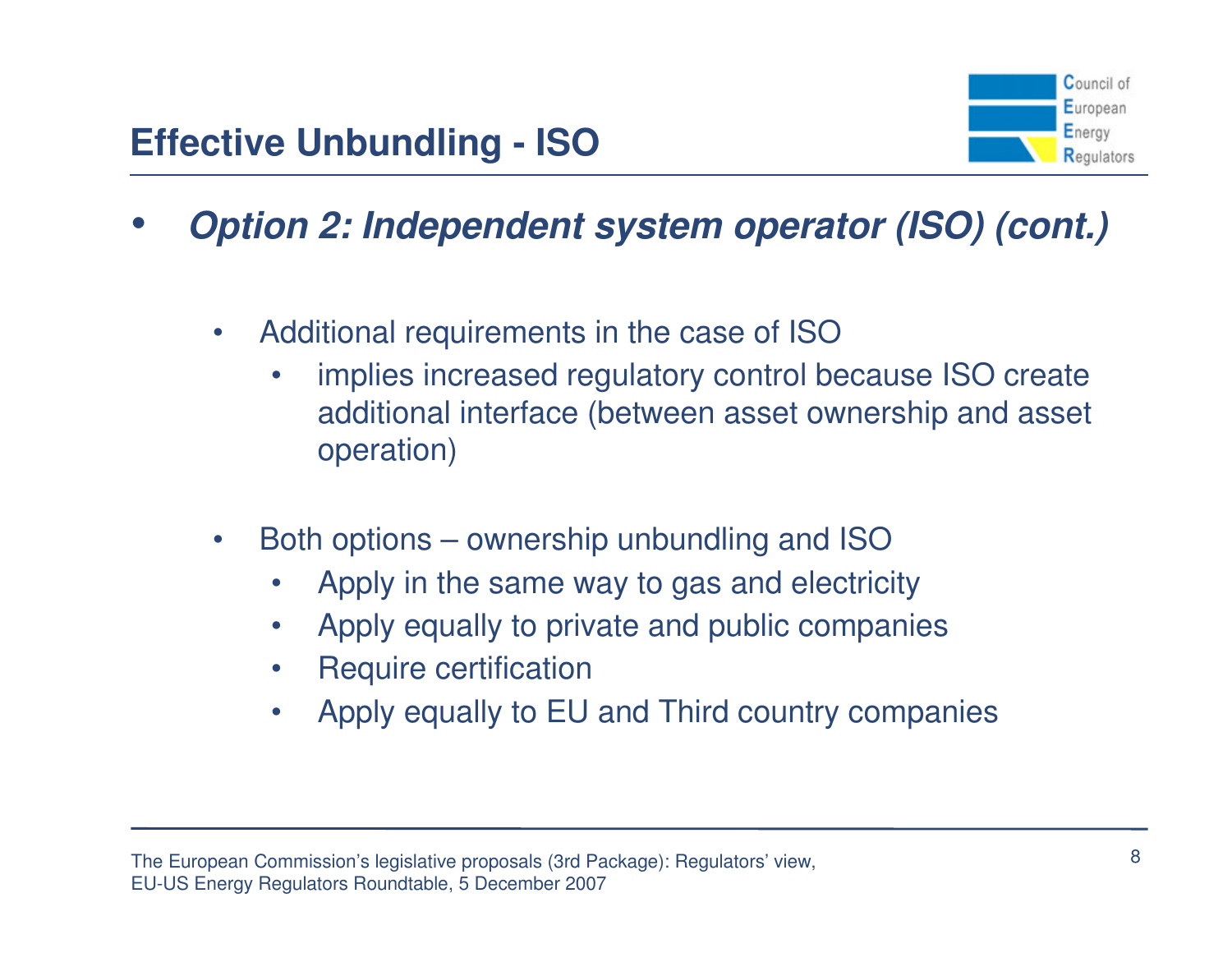

# **Retail Market & Consumer protection**

#### •**Objective:**

- •Establish real choice for final consumers
- $\bullet$ Creation of EU-wide retail market
- •Create energy awareness

#### $\bullet$ **Measures:**

- • Strengthen rights of consumers
	- Better access to information on consumption•
	- •Right to switch supplier any time
	- Settlement of bill one month after switch•
- $\bullet$ More frequent reading of meters (smart metering)
- •Establishment of a Retail Forum
- Stronger DSO Unbundling (mandate to draft guidelines) $\bullet$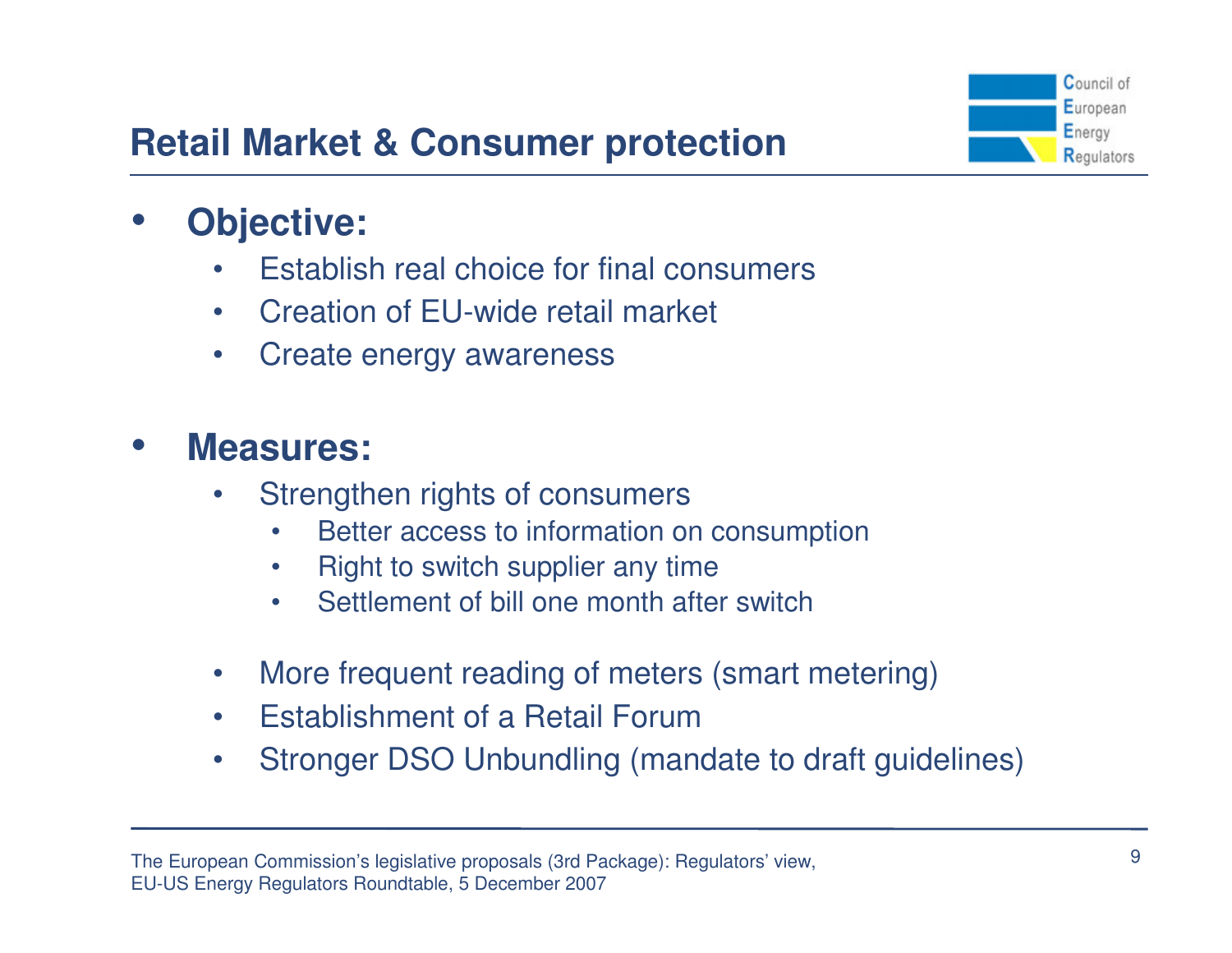## **Current CEER thinking**



#### •**Unbundling / ISO**

- **Strong support for ownership unbundling** as, in principle, most effective way •to ensure market integration and avoid conflicts of interest between market segments (production, supply) and natural monopolies (networks)
- • Acknowledgement that **unbundling not a panacea –** many other impediments to network investments remain and need attention: licensing, environment concerns
- • **Serious doubts about** possible effectiveness **of ISO model** – requires much more intrusive regulation to ensure that operational decisions are not influenced by shareholders' own interests

#### •**Retail Markets / Consumer Protection**

- • **Strong support for proposals** and corresponding increased powers of NRAs to monitor retail markets and ensure service quality
- $\bullet$ Ample **debate** on technical options for (and costs of) **smart metering**
- $\bullet$ DSO unbundling **presently not called for – further debate needed**